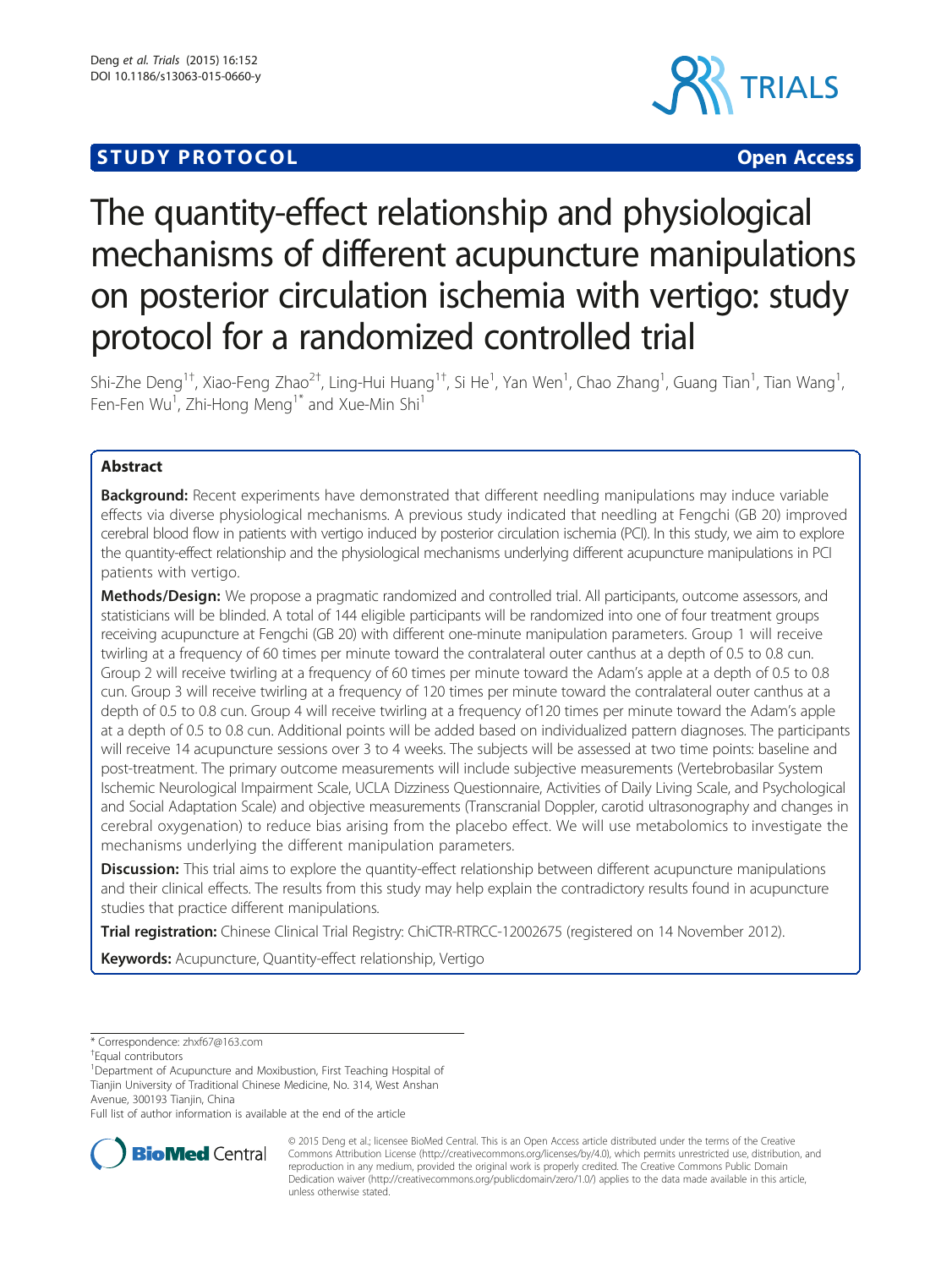#### Background

Vertigo is the main symptom of posterior circulation ischemia (PCI) [[1\]](#page-6-0). Patients with vertigo resulting from posterior circulation ischemia (PCIV) are mainly middleaged or older, and most patients are male [\[2\]](#page-6-0). The most common causes of PCI are atherosclerotic lesions, embolism, and small penetrating arterial disease, which lead to tissue function defects of the inner ear, brainstem, and cerebellum [[2-5\]](#page-6-0).

Traditional Chinese medicine (TCM) theorizes that vertigo is caused by a loss of nourishment in the upper orifices resulting from pathogenic wind, heat, phlegm, deficiency, or stasis. Vertigo is thought to be closely related to the liver, kidney, heart, and spleen [\[6](#page-6-0)]. Fengchi (GB 20) is one of the main acupoints used to treat vertigo, and acupuncture at Fengchi (GB 20) promotes the flow of qi and blood, pacifies the liver, and normalizes bile secretion [[7\]](#page-6-0). Our previous study found that needling at Fengchi (GB 20) could improve cerebral blood flow in patients with PCIV [\[8](#page-6-0)].

Recent human and animal experiments have indicated that different needling manipulations could result in different effects through different physiological mechanisms [\[9,10\]](#page-6-0). However, few studies have investigated the influence of different needling directions and frequencies and their inherent mechanism of action.

We hypothesize that an ideal quantity of stimulation applied at Fengchi (GB 20) may induce an optimal effect in PCIV patients. This hypothesis is based on the quantity theory of acupuncture manipulation developed by academician Shi Xuemin, who stated, 'acupuncture is an intervention for physical stimulation; so the quantity of stimulation including the intensity, frequency, duration, direction of the needle tip, and interval between intervention sessions may play a vital role in clinical outcomes. Just as with drugs, the effect of acupuncture is derived from the quantity of intervention. The optimal effect of acupuncture depends on the optimal stimulation quantity. Therefore, acupuncture intervention should be clearly quantified in clinical acupuncture research.' In this study, we aim to explore whether different needling manipulations (direction and frequency) at Fengchi (GB 20) can influence the clinical effects of acupuncture via different physiological mechanisms. We also aim to investigate the most effective acupuncture parameters in patients with PCIV.

#### Methods/Design

#### Study design

This trial is a pragmatic randomized and controlled study. A previous study conducted in our hospital demonstrated that needling at Fengchi (GB 20) was effective for the treatment of PCIV [\[8](#page-6-0)], but the optimal treatment parameters are unknown. This study protocol was approved by

the regional ethics review board of Tianjin University of Traditional Chinese Medicine (approval number: TJUTCM-EC20110005). This trial is registered in the Chinese Clinical Trial Registry under the following identifier: ChiCTR-RTRCC-12002675. This trial will be performed in accordance with the principles of the Declaration of Helsinki (Version Edinburgh 2000). Informed consent will be obtained from each participant before enrolment. This work has not been published elsewhere.

#### Randomization

Patients will be consecutively and randomly assigned to one of four groups in a 1:1:1:1 ratio. Randomization will occur before the first acupuncture treatment. A computerized random number generator will be used to generate the randomization sequence. Allocation concealment will be performed via sequentially numbered opaque, sealed envelopes by an investigator who is not involved in recruitment or assessment of the results.

#### Blinding

The patients, outcome assessors, the statistician, datahandling personnel, transcranial Doppler operators, and carotid ultrasonography and metabolomics operators will be blinded during the study. However, the acupuncture practitioners will not be blinded. An inquiry will be performed to investigate whether the subjects were blinded to the treatment that they received.

#### Acupuncture groups

We aim to explore the quantity-effect relationship among various acupuncture parameters rather than to demonstrate the effectiveness of Fengchi (GB 20) needling. Therefore, a sham control group will not be used. We will use a pragmatic design to directly compare four parameters.

#### Recruitment strategies

This trial was created by the Ministry of Science and Technology of the People's Republic of China and will be administered by the State Administration of Traditional Chinese Medicine of the People's Republic of China. The study will be performed at the First Teaching Hospital of Tianjin University of TCM, which is named the National Clinical Research Centre of Acupuncture and Moxibustion. We will place notices on printed recruitment posters and electronic bulletin boards. Interested patients will be referred to specific researchers and will receive screening evaluations. Imaging diagnoses from Transcranial Doppler (TCD) will be used in this study. The subjects will receive a routine blood examination, routine urine and feces tests, liver and kidney function tests, and an electrocardiogram (ECG) before recruitment.

All patients who meet the terms listed above will be given time to decide whether to participate in the study.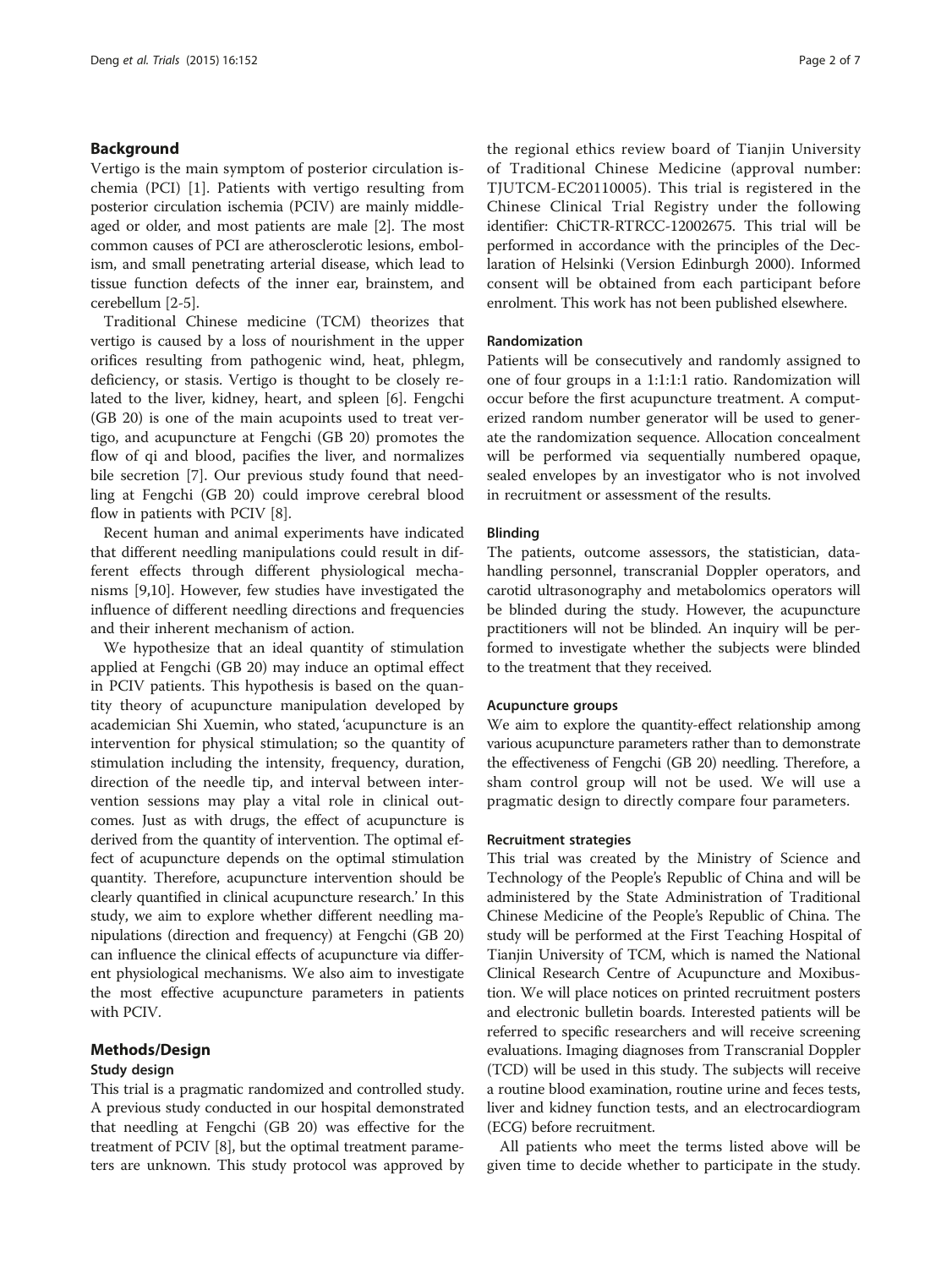The patients must fully understand all details of the informed consent before signing. Patients satisfying the diagnostic criteria will be introduced to the acupuncturist.

#### Diagnostic criteria

The diagnostic criteria for PCIV are in accordance with the WHO criteria [\[11\]](#page-6-0). Patients must experience dizziness or vertigo that may be accompanied by the following: acute unsteadiness or ataxia; unilateral or bilateral (or involving one side after the other) visual, motor or sensory disturbances; double vision; dysarthria or swallowing impairment; acute impairment of consciousness; or acute confusion. Patients must have TCD or magnetic resonance imaging results that indicate vertebrobasilar insufficiency.

#### Eligibility

Participants will be included if they meet all of the following conditions:

- 1. Diagnosis of vertebrobasilar insufficiency.
- 2. Aged between 40 and 75 years.
- 3. Volunteered to participate in the acupuncture treatment and can cooperate with the treatment.
- 4. Provide signed informed consent.

### **Exclusion criteria**

Participants will be excluded if they meet any of the following conditions:

- 1. Cerebral hemorrhage or bulbar paralysis.
- 2. Aural or ocular vertigo.
- 3. Systolic blood pressure greater than 180 mmHg and/or diastolic blood pressure greater than 120 mmHg.
- 4. Glasgow Coma Scale score of less than 15 or Hasegawa's Dementia Scale score of less than 27.5.
- 5. Serious heart, liver, or kidney diseases, critical illnesses that require operation, pregnancy, lactation, or serious dysphrenia.
- 6. Participation in another current clinical trial or participation in a clinical trial within 3 months of recruitment.

#### Interventions

The interventions were designed by Professor Shi Xuemin, an academician at the Chinese Academy of Engineering, who promotes the standardization of acupuncture manipulation.

Fengchi (GB 20) is located on the posterior neck, inferior to the occipital bone, in the depression between the origins of sternocleidomastoid and the trapezius muscles [\[12](#page-6-0)]. Additional points will be added based on individualized pattern diagnoses.

### Rationale for acupoint selection and different manipulations of Fengchi (GB 20)

According to TCM theory, Fengchi (GB 20) is one of the main acupoints that can be used to help treat vertigo. Studies have demonstrated that acupuncture at Fengchi (GB 20) can affect cerebral blood flow [\[8,13](#page-6-0)].

Based on the quantity theory of acupuncture manipulation [\[14](#page-6-0)], differences in manipulations at Fengchi (GB 20) may induce different clinical effects. We selected different directions (the contralateral outer canthus or the Adam's apple) and different frequencies (60 times per minute or 120 times per minute) to investigate our hypothesis. Needling manipulations will be performed manually by one experienced (more than 20 years) acupuncturist. Before conducting this trial, the acupuncturist received professional training to ensure the accuracy of needling replication.

The four manipulations used in this study are often used in clinical practice. Some studies state that the direction of acupuncture at Fengchi (GB 20) should be toward the contralateral outer canthus [[15\]](#page-6-0). However, other studies acupuncture at Fengchi (GB 20) toward the Adam's apple [[16\]](#page-6-0). The two frequencies were chosen based on clinical experience.

#### Protocol for acupuncture manipulation

Sterile disposable stainless steel needles (length: 40 mm, diameter: 0.25 mm; Hwatuo, Suzhou Medical Supplies Factory Co., Ltd., Suzhou, China) will be used on patients. For the main acupoint, Fengchi (GB 20), each group will be needled with twisting for a minute. Group 1 will receive twirling with a frequency of 60 times per minute toward the contralateral outer canthus at a depth of 0.5 to 0.8 cun. Group 2 will receive twirling with a frequency of 60 times per minute toward the Adam's apple at a depth of 0.5 to 0.8 cun. Group 3 will receive twirling with a frequency of 120 times per minute toward the contralateral outer canthus at a depth of 0.5 to 0.8 cun. Group 4 will receive twirling with a frequency of 120 times per minute toward the Adam's apple at a depth of 0.5 to 0.8 cun (Figure [1](#page-3-0)). Additional points will be added based on individualized pattern diagnoses. For the retention of phlegm-dampness, we will add Fenglong (ST40), Zusanli (ST36), and Yinlingquan (SP9). For hyperactivity of Liver Yang, we will add Taichong (LR3) and Taixi (KI3). For deficiency of Kidney Yin, we will add Taixi (KI3), Zhaohai (KI6), and Neiguan (PC6). For blood stasis, we will add Hegu (LI4), Sanyinjiao (SP6), Yinxi (HT6), and Xuehai (SP10). For qi and blood deficiency, we will add Qihai (CV6), Zhongwan (CV12), Zusanli (ST36), and Laogong (PC8). After *de qi*, the needles will be retained for 20 minutes. Other interventions, such as moxibustion, cupping, and herbs will not be used. The participants will receive a total of 14 sessions over 3 to 4 weeks (3 to 4 sessions per week).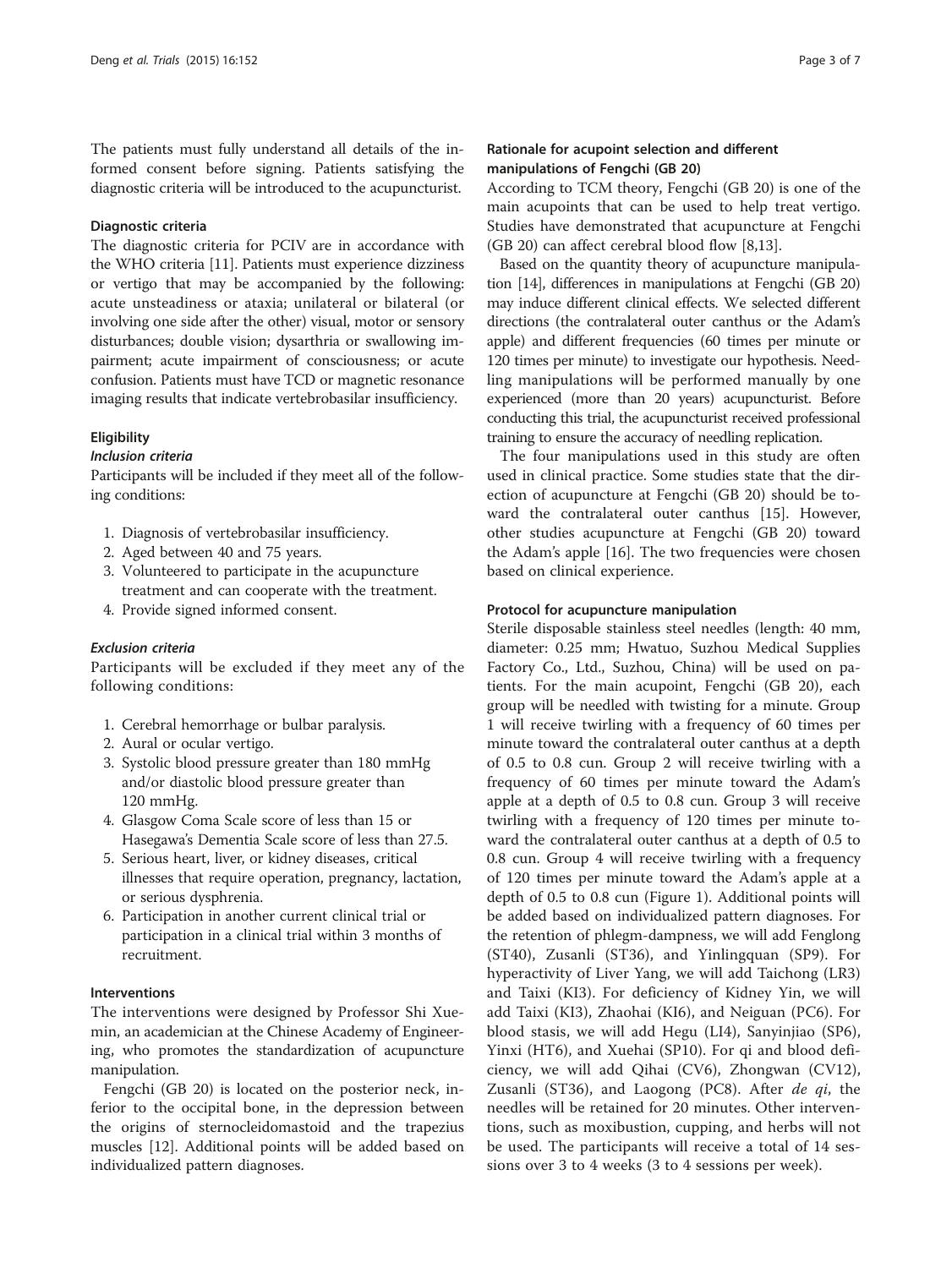<span id="page-3-0"></span>

#### Outcome measurement

Outcome measurements will be assessed at baseline and after the treatment phase. We will use multiple outcome measurements, including subjective and objective parameters.

The patients will be required to complete several subjective questionnaires before and after treatment, including the following: the Vertebrobasilar System Ischemic Neurological Impairment Scale (VBS-INIS) (range: 0 to 22) [[17](#page-6-0)], UCLA Dizziness Questionnaire (UCLA-DQ) (range: 5 to 25) [\[18\]](#page-6-0), Activities of Daily Living Scale (ADL) (range: 14 to 56) [\[19](#page-6-0)], and Psychological and Social Adaptation Scale (range: 0 to 20) [\[20](#page-6-0)]. All scales have been validated in previous studies.

The VBS-INIS assesses the degree of neurological impairment caused by vertebrobasilar ischemia. Common signs and symptoms include dizziness, deafness or tinnitus, double vision, dysarthria, or swallowing impairment. The scale was demonstrated to be uniform, stable, and reliable. Higher scores indicate more severe damage.

The UCLA-DQ is used to measure the severity and frequency of dizziness. The questionnaire contains five items to evaluate the patients in terms of daily activity, quality of life, and their fear of dizziness.

The ADL is a validated questionnaire that has been widely used to assess ability of an individual to function in daily life. The questionnaire consists of two parts: the Physical Self-Maintenance Scale and the Instrumental Activities of Daily Living Scale.

The Psychological and Social Adaptation Scale mainly describes the impact of dizziness on daily life and work. The scale assesses psychological parameters, such as temper, worry, fear, quality of sleep, and communication with others. The reliability, availability, and sensitivity of this scale had been clinically tested [\[20\]](#page-6-0).

Objective parameters will also be used to compare differences in cerebral blood flow via TCD and carotid ultrasonography. Changes in cerebral oxygenation will be investigated using near-infrared spectroscopy, and the inherent mechanism underlying acupuncture treatment efficacy will be investigated using metabolomics (Figure [2\)](#page-4-0).

Certain medical assessments, such as general information, vital signs, symptoms, physical signs, previous history, complications, and information from the TCM diagnosis, will also be recorded.

#### Patient safety

Patient safety will be assessed using laboratory tests (for example, routine blood, urine and feces tests, and hepatic and renal function) and electrocardiography before and after treatment. These tests will also be used to identify potential side effects. For every session of acupuncture, curative effects, duration, syndrome, adverse reactions or events (for example, bleeding, hematoma, or serious pain), and patient dropout will be recorded. If any patients experience adverse events, follow-up monitoring will be performed until the adverse events resolve.

#### Quality control

Different factors have been considered to reduce bias. All researchers are trained to diagnose posterior circulation ischemia, to observe and record data, and to fill in the case report forms. During the trial, supervisors will regularly audit the trial to verify the consistency of the raw data and the recorded data. The data analyst will be involved early on in the study, so that the entire trial can be monitored.

#### Statistical analysis

We estimated the sample size using a formula, as was performed in relevant literature studies. We plan to enroll a total of 144 participants, with 36 individuals in each group, allowing for a 20% withdrawal rate.

Statistical analysis will be performed using the statistical software package SPSS 16.0 for Windows (SPSS Inc., Chicago, IL, USA). Differences between the baseline characteristics of each treatment group will be analyzed using an analysis of variance (ANOVA) for continuous variables such as age, body mass index, and disease course. Comparisons among the baseline characteristics of the four groups for categorical variables, such as gender and medical history, will be made using the chisquare test. Paired sample t-tests will be used to compare the subjective and objective outcome measurements before and after treatment. Comparisons of the subjective and objective outcome measurements among the four groups will be performed by ANOVA. A P value of less than 0.05 will be considered statistically significant. Qualified statisticians will perform the statistical analyses in a blinded manner.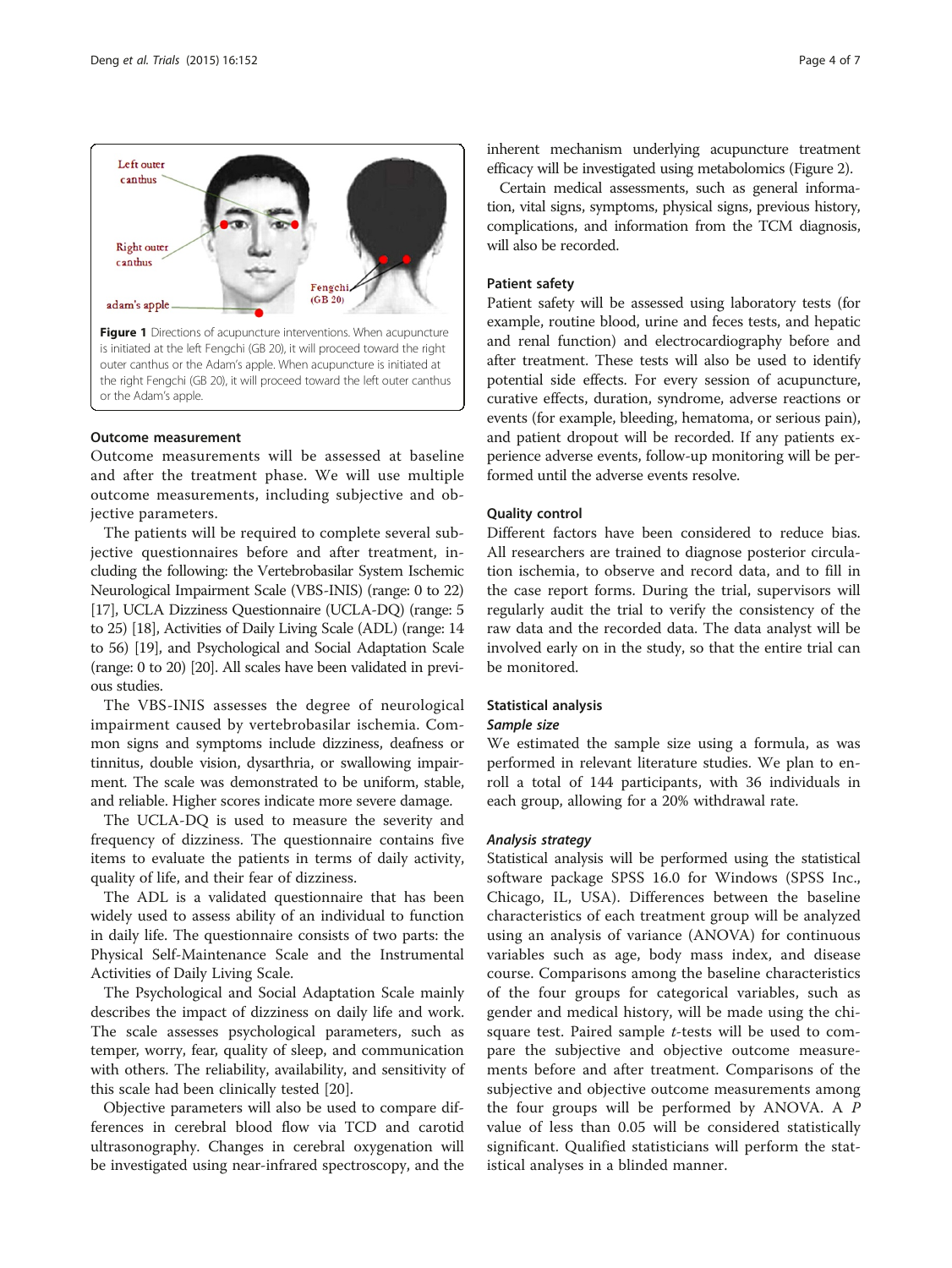Figure 2 Study sequence. A total of 144 eligible participants will be randomized into one of four treatment groups receiving acupuncture for one minute with different manipulation parameters. Group 1 will receive twirling with a frequency of 60 times per minute toward the contralateral outer canthus at a depth of 0.5 to 0.8 cun. Group 2 will receive twirling with a frequency of 60 times per minute toward the Adam's apple at a depth of 0.5 to 0.8 cun. Group 3 will receive twirling with a frequency of 120 times per minute toward the contralateral outer canthus at a depth of 0.5 to 0.8 cun. Group 4 will receive twirling with a frequency of 120 times per minute toward the Adam's apple at a depth of 0.5 to 0.8 cun. The participants will receive 14 acupuncture sessions over 3 to 4 weeks. The subjects will be assessed at two time points: baseline and post-treatment. The primary outcome measurements will include subjective measurements (Vertebrobasilar System Ischemic Neurological Impairment Scale, UCLA Dizziness Questionnaire, Activities of Daily Living Scale, and Psychological and Social Adaptation Scale) and objective measurements (Transcranial Doppler, carotid ultrasonography, and changes in cerebral oxygenation) to reduce bias arising from the placebo effect. We will use metabolomics to investigate the mechanisms underlying the effects of the different manipulation parameters.

### **Discussion**

Typically, acupuncture manipulations refer to the various manipulations performed by an acupuncturist after the needle is inserted. TCM theory suggests that various styles of acupuncture manipulations are closely associated with different clinical effects. Long-term practices in our hospital (The National Clinical Research Centre of Acupuncture and Moxibustion) also support this theory. Recent studies [[9,10,21\]](#page-6-0) have demonstrated that different acupuncture manipulations exert different influences on pain, acupuncture sensation (*de qi*), and blood perfusion. However, few studies have investigated the direct relationship between needle manipulations and clinical outcomes. Therefore, this trial aims to investigate the potential clinical differences that result from diverse manipulations.

Rigid quality control will be used in this trial to reduce potential bias. Experienced subjects might be able to distinguish real acupuncture from sham acupuncture in appearance or sensation [\[22\]](#page-6-0). Therefore, sham acupuncture might not be effective in the Chinese population. All groups will receive verum acupuncture, and patients will have their backs turned to the acupuncturist. The subjects will not observe the manipulations conducted by the acupuncturist. Moreover, an inquiry will be performed to investigate whether the subjects were truly blinded to the treatment received.

<span id="page-4-0"></span>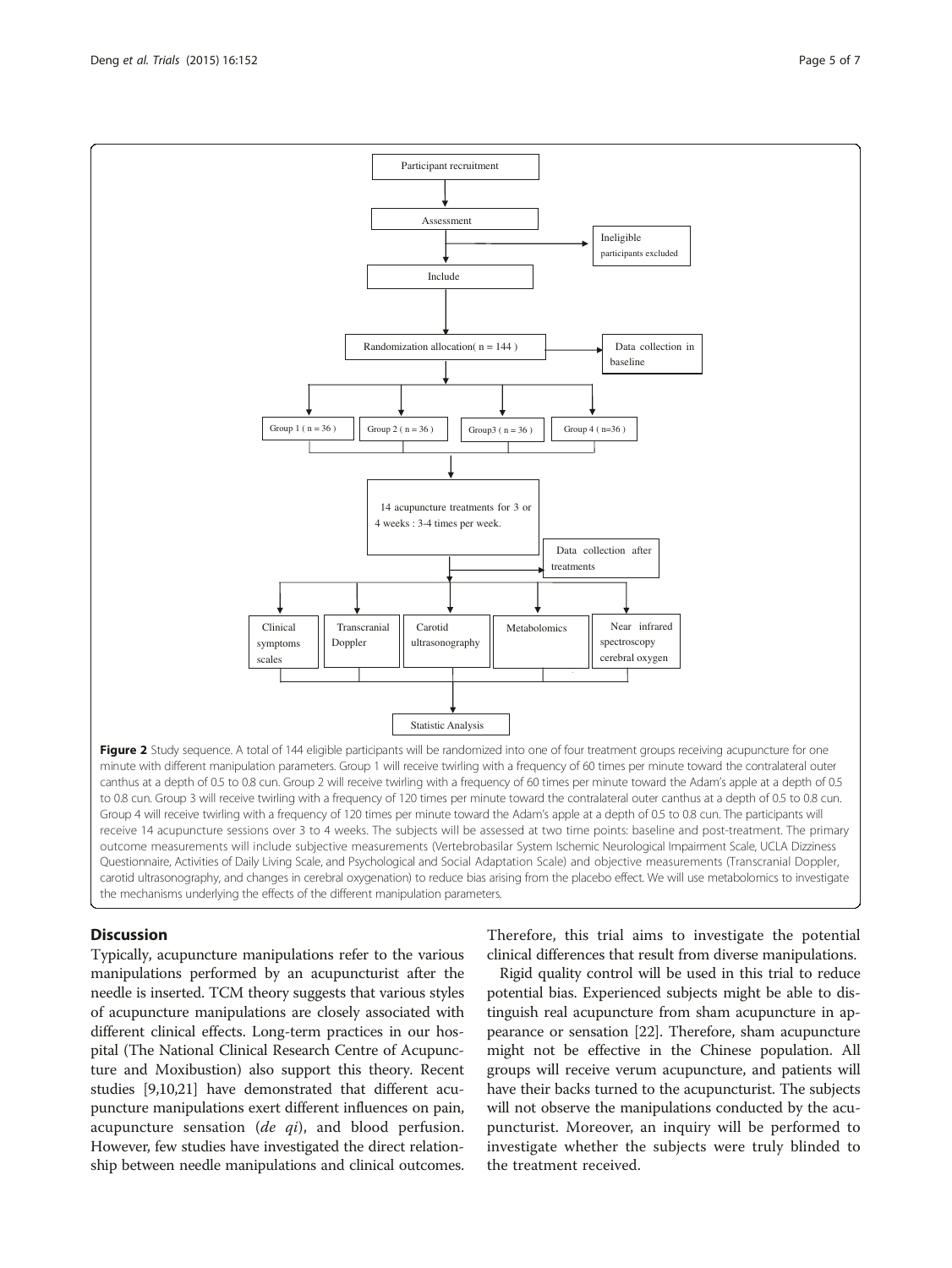We selected a pragmatic randomized controlled trial after an extensive discussion. Although both pragmatic and explanatory randomized controlled trials play important roles in the evaluation of health care interventions, the objectives and procedures of the two methods are different [[23](#page-6-0)]. The primary objective of the explanatory trial is to determine whether acupuncture is better than placebo. Explanatory trials are an absolute proof for the validation of a therapeutic intervention [\[24\]](#page-6-0). To evaluate complex interventions such as acupuncture, the explanatory randomized controlled trial might not be an appropriate study design [\[25](#page-6-0)]. Instead, pragmatic randomized controlled trials can effectively investigate the overall impact of a group of treatments. Pragmatic trials can also provide a real comparison in clinical practice, which can provide a cost-effective analysis and can directly relate to policy. In pragmatic trials, the important question is whether the overall effect is worth the cost [\[23,26,27](#page-6-0)]. From a methodological perspective, explanatory RCTs demand rigorously controlled experimental conditions and the use of a placebo control [[28](#page-6-0)]. Using a less rigidly controlled study design than those of explanatory RCTs, pragmatic trials can compare different interventions under actual clinical conditions, and placebo controls are not required [\[29\]](#page-6-0). However, pragmatic trials contain inherent deficiencies. Because of differences in needling techniques, treatments often include subtle variations, rendering the trials difficult to replicate [\[30\]](#page-6-0). To overcome this flaw, we will use a standardized acupuncture manipulation. The acupuncture treatments will be conducted by one acupuncturist with adequate clinical experience. Before conducting the trial, the acupuncturist received professional training to ensure accurate needle operation. Therefore, this trial should demonstrate adequate reproducibility.

This study is based on the quantity theory of acupuncture manipulation developed by Shi Xuemin. This method aims to define and quantify acupuncture manipulation. The quantity theory of acupuncture manipulation has rendered the quantification of acupuncture more feasible and has contributed to the standardization, repeatability, and control of acupuncture studies. This method could be used to determine the optimal treatment method based on different parameters.

This study includes some limitations that may affect the results. First, we will not conduct a follow-up study. We consider the observation of the short-term therapeutic clinical effects sufficient to investigate our hypothesis, but our study design is insufficient for evaluating long-term effects. Moreover, the outcome measurement scales may contain bias when translated into Chinese, which could influence the results of the trial. Furthermore, because Chinese patients expect acupuncture to be effective, the placebo effect may exert a stronger influence on the results than if the study is performed with mostly Western patients. To reduce this bias, we will use multiple outcome measurements, including subjective and objective outcome measurements. The placebo effect might significantly influence subjective outcomes but should not significantly affect objective measurements [\[31\]](#page-6-0). Finally, we did not use sham acupuncture. Because Chinese patients generally trust acupuncture, informed consent for the use of sham acupuncture is difficult to obtain [\[32\]](#page-6-0). A previous study also demonstrated that acupuncture is an effective intervention for PCIV; therefore, we want to compare different acupuncture methods [[8\]](#page-6-0).

The results of this study may help explain the contradictory results obtained from acupuncture studies if the different manipulations can induce different treatment effects [\[33](#page-6-0)]. This study could also elucidate the overall treatment effect of acupuncture on patients with PCIV. The use of both subjective and objective outcome measurements should allow the identification of significant differences between these two outcome measurements.

In conclusion, this study will attempt to explore the relative efficacies of different acupuncture manipulations and their mechanisms of action. Because the focus of this study is highly specific, the findings may have implications for a number of ongoing debates in the field of acupuncture research.

#### Trial status

The trial had finished the recruitment phas in August 2014.We will report the results in later article.

#### Abbreviations

ADL: Activities of daily living; CRF: Case report form; DBP: Diastolic blood pressure; ECG: Electrocardiogram; MRI: Magnetic resonance imaging; PCIV: Vertigo resulting from posterior circulation ischemia; SBP: Systolic blood pressure; TCD: Transcranial doppler; UCLA-DQ: University of California, Los Angeles-dizziness questionnaire; VBI: Vertebrobasilar insufficiency; VBS-INIS: Vertebrobasilar system ischemic neurological impairment scale.

#### Competing interests

The authors declare that they have no competing interests.

#### Authors' contributions

XMS and ZHM conceived the study and prepared the initial protocol. SZD, LHH and SH drafted the manuscript and participated in the study design. XFZ was in charge of coordination and directed implementation. YW, CZ and GT helped to develop the study analysis. TW and FFW participated in designing the trial protocol. All authors read and approved the final manuscript.

#### Acknowledgements

Our research was financially supported by grant number 2010CB530506 from the National Basic Research Program of China (the 973 Program).

#### Author details

<sup>1</sup>Department of Acupuncture and Moxibustion, First Teaching Hospital of Tianjin University of Traditional Chinese Medicine, No. 314, West Anshan Avenue, 300193 Tianjin, China. <sup>2</sup>Institute of Acupuncture and Moxibustion First Teaching Hospital of Tianjin University of Traditional Chinese Medicine, No. 314, West Anshan Avenue, Tianjin 300193, China.

#### Received: 13 February 2014 Accepted: 17 March 2015 Published online: 11 April 2015